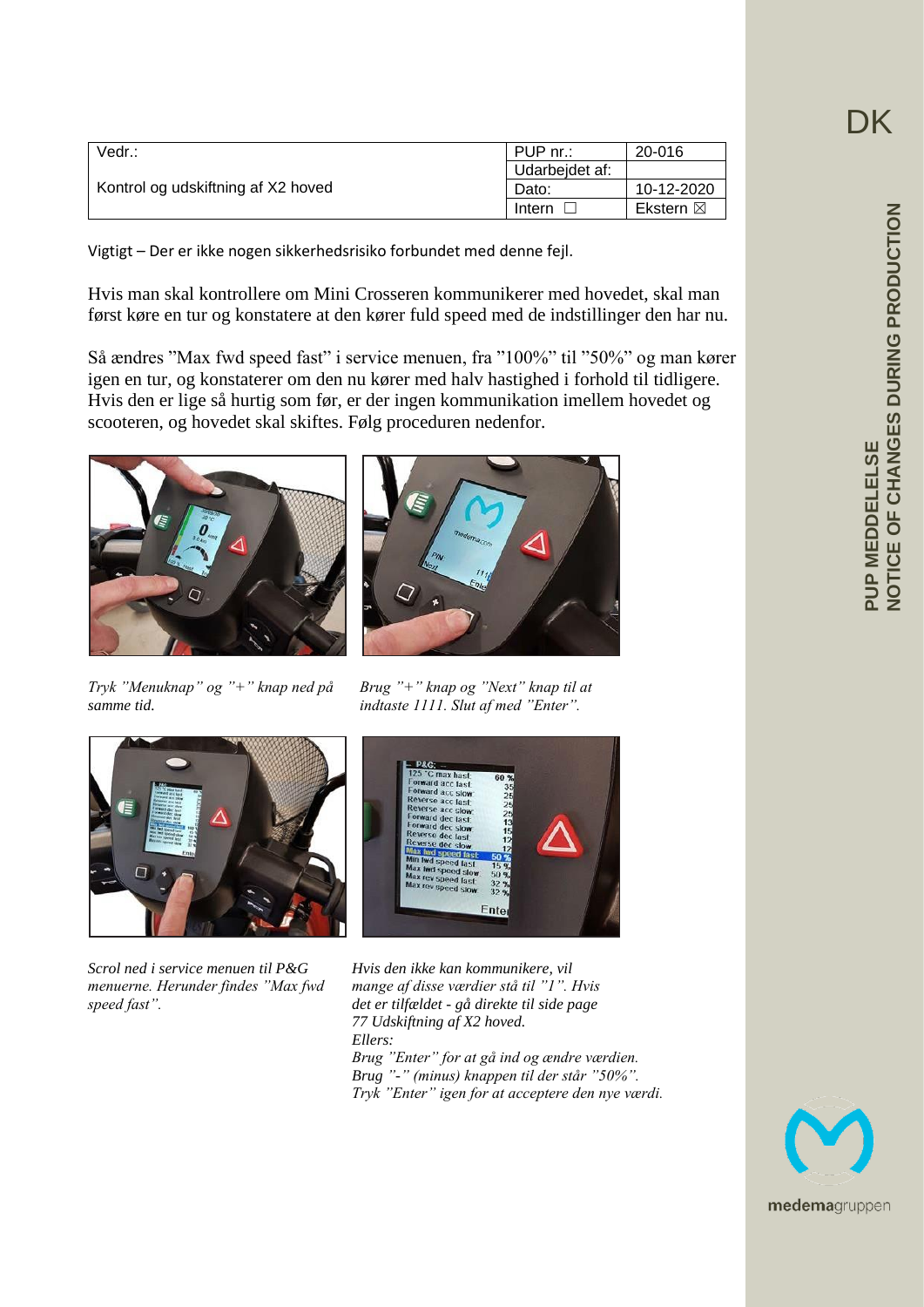



*Forlad Service menuen ved at trykke Når man har ændret i Service menuen, på" Menu-knappen". vil den stå og blinke med en fejl. Det forsvinder når man slukker og tænder Mini Crosseren igen.*

Hvis Mini Crosseren kører langsommere efter ændring til halv hastighed i Service menuen, er der kommunikation. Gå til **Afmontere hoved og fjerne metalbøjle**.

## **Udskiftning af X2 hoved.**

Hvis Mini Crosser kører fuld hastighed efter ændring til halv hastighed i Service menuen, skal hovedet skiftes. Følg nedenstående procedure.





*sænke styrhøjden. Det giver mulighed styret kan sænkes. for at trække hovedkablet længere op af styrstangen, og få bedre plads til at afmontere/montere stik på printpladen.*

*Før man går igang er det en fordel at Brug unbrako 4 til at løsne møtrikken, så*



*4 skruer holder hovedet. Brug Hovedet løftes forsigtigt af. værktøj Torx 10.*



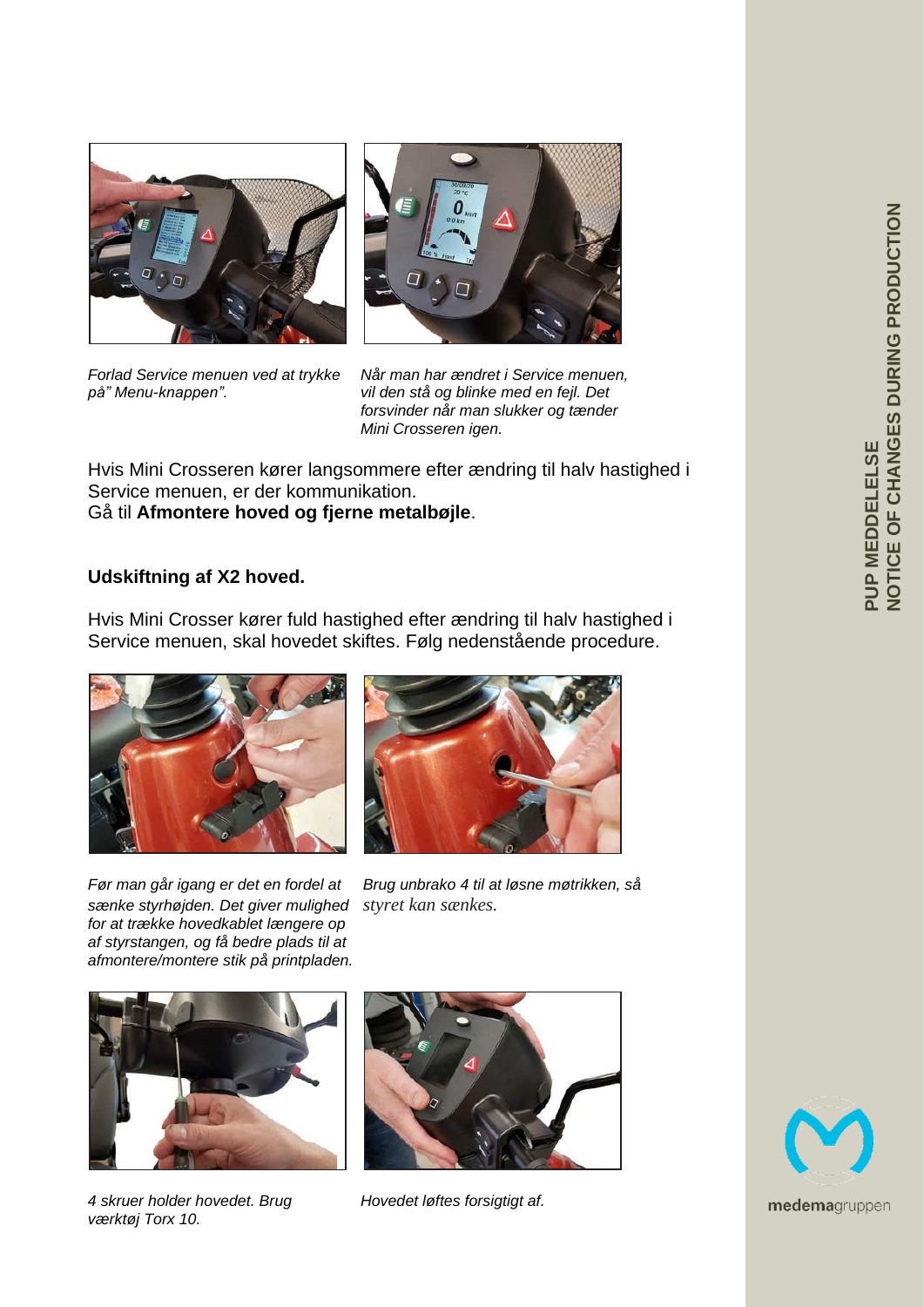

*kan nu trækkes lidt længere op så det tilsværende mærket hvor de hører er lettere at komme til stikkene. hjemme.*

*Her ses alle ledningerne der forbinder Afmontér stikkene i printpladen. Alle stik hovedet med printet. Hovedkablet er mærket og på printpladen er der*



*forbindes med noget. Den er til ekstraudstyr.*



De to andre POT stik forbindes med Nu hvor hovedkablet ikke længere holdes *hinanden. fast af metalbøjlen, skal der monteres en strips for at undgå at den kan glide for langt ned i styrstammen og lave et uhensigtsmæssigt træk.*



*Montér hovedet med de 4 skruer igen.*

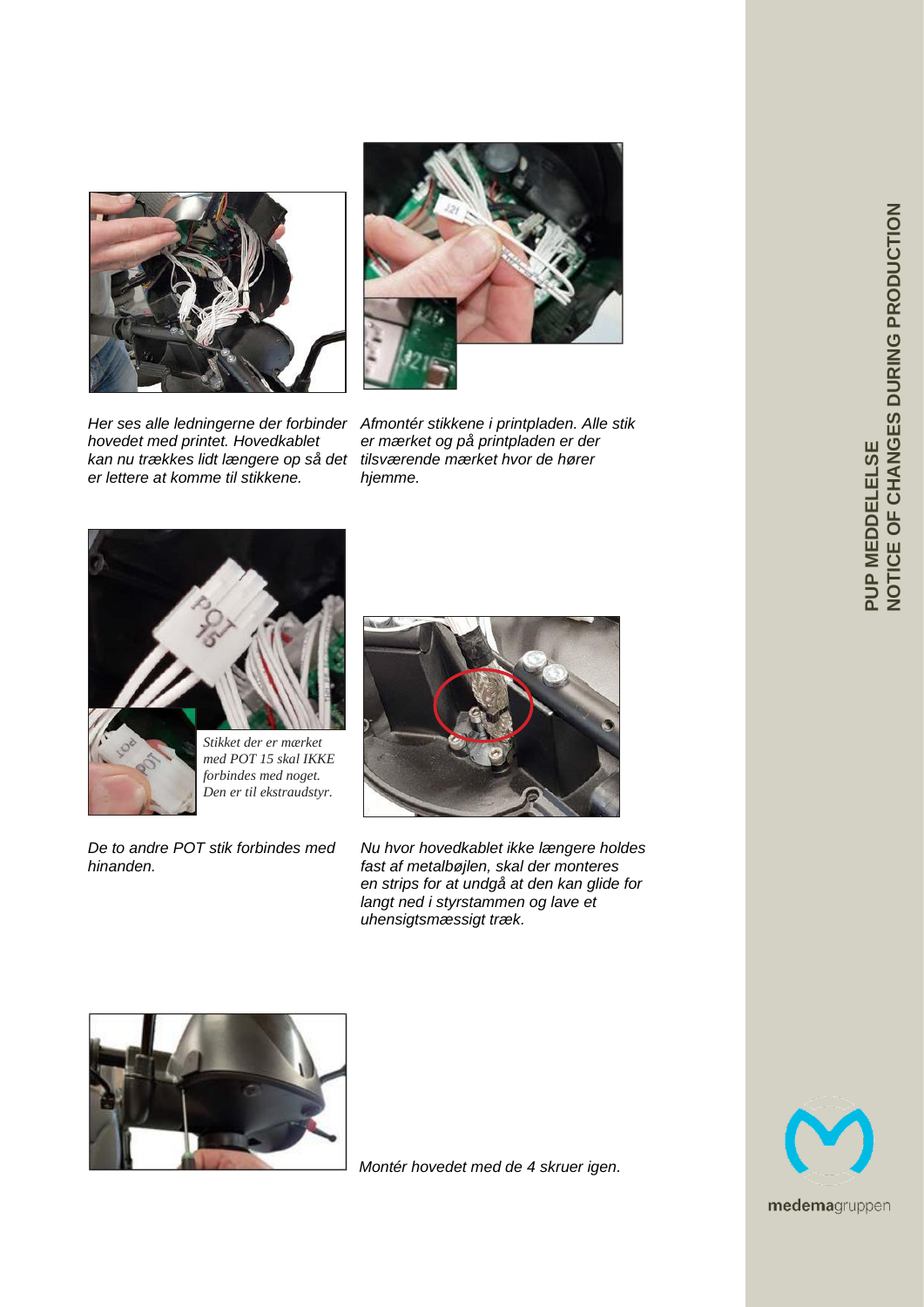



"Menu" knappen på samme tid. Log *ind med 1111. 33c*

*Gå ind i Service menuen igen. "+" og Gå helt til bunden af menuen. Her vises*

Udfør samme kontrol som i starten med at ændre "Max fwd speed fast" til 50%, gemme værdien og prøvekøre Mini Crosser. Husk at ændre den tilbage til "100%" igen bagefter.

# **Afmontere hoved og fjerne metalbøjle**

Hvis der er kommunikation, skal hovedet ikke skiftes, men metalbøjlen fjernes og nyt program lægges ind.





*4 skruer holder hovedet. Brug værktøj Hovedet løftes forsigtigt af. Torx 10.*



*Her ses alle ledningerne der forbinder hovedet med printet*

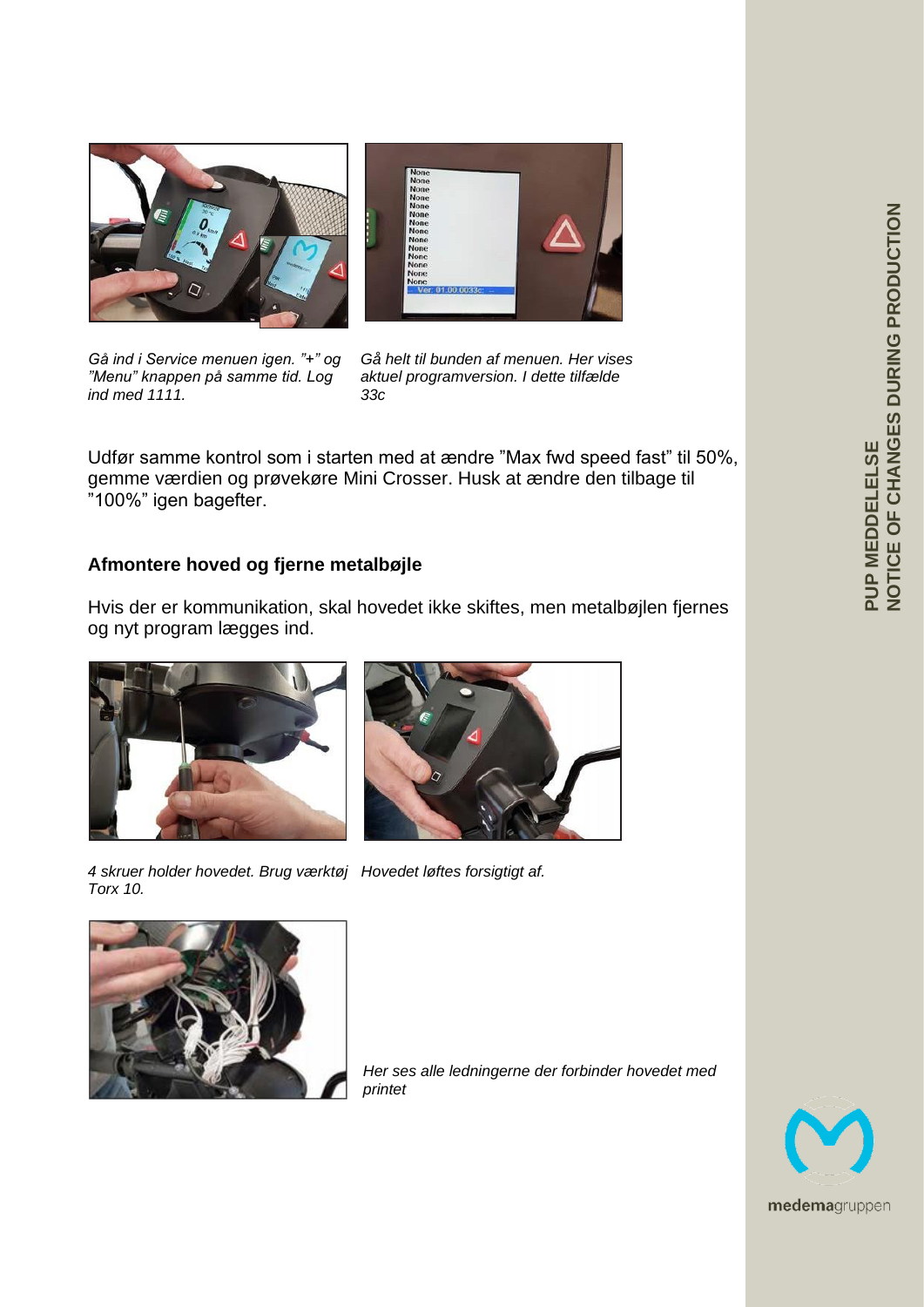



pladen er der tilsvarende mær-<br>ket hvor de hører hjemme.

*Afmontér stikkene i printpladen. Stikket der er mærket med POT 15 Alle stik er mærket og på print- skal ikke forbindes med noget. Den er* De to andre POT stik forbindes med  *hinanden.*



*Værktøj: Unbrako 4.*



*Afmontér metalbøjlen der holder Afmontér metalbeslaget. Er spændt fast Hovedkablet. Med plastfødder. Brug værktøj torx 20.*



*"Plastfødderne" skal monteres igen. Under den ene fod er der en skive. Den skal ikke bruges igen.*

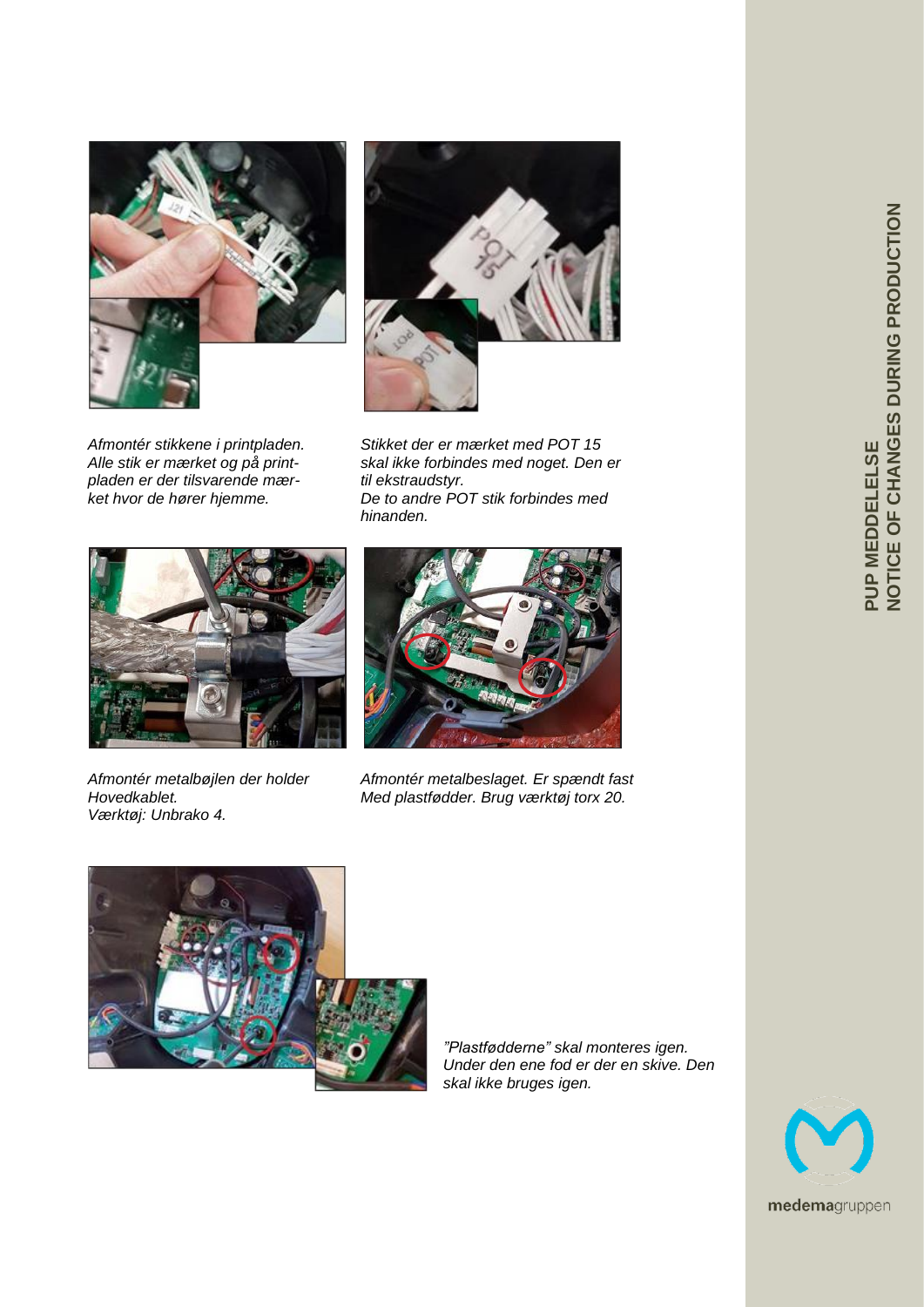

*Montér alle stikkene på printet igen. Nu hvor hovedkablet ikke længere holdes* 



 *fast af metalbøjlen, skal der monteres en strips for at undgå at den kan glide for langt ned i styrstammen og lave et uhensigtsmæssigt træk.*



*Montér hovedet med de 4 skruer igen.*

## **Installere program**

Programmet skal kun installeres hvis det IKKE er et nyt hoved. Et nyt hoved har allerede det nyeste program installeret.





*Afmontér skyggen. Værktøj Torx 20 Afmontér gummi proppen. Brug gerne en skruetrækker. Nu er der åben til USB porten.*

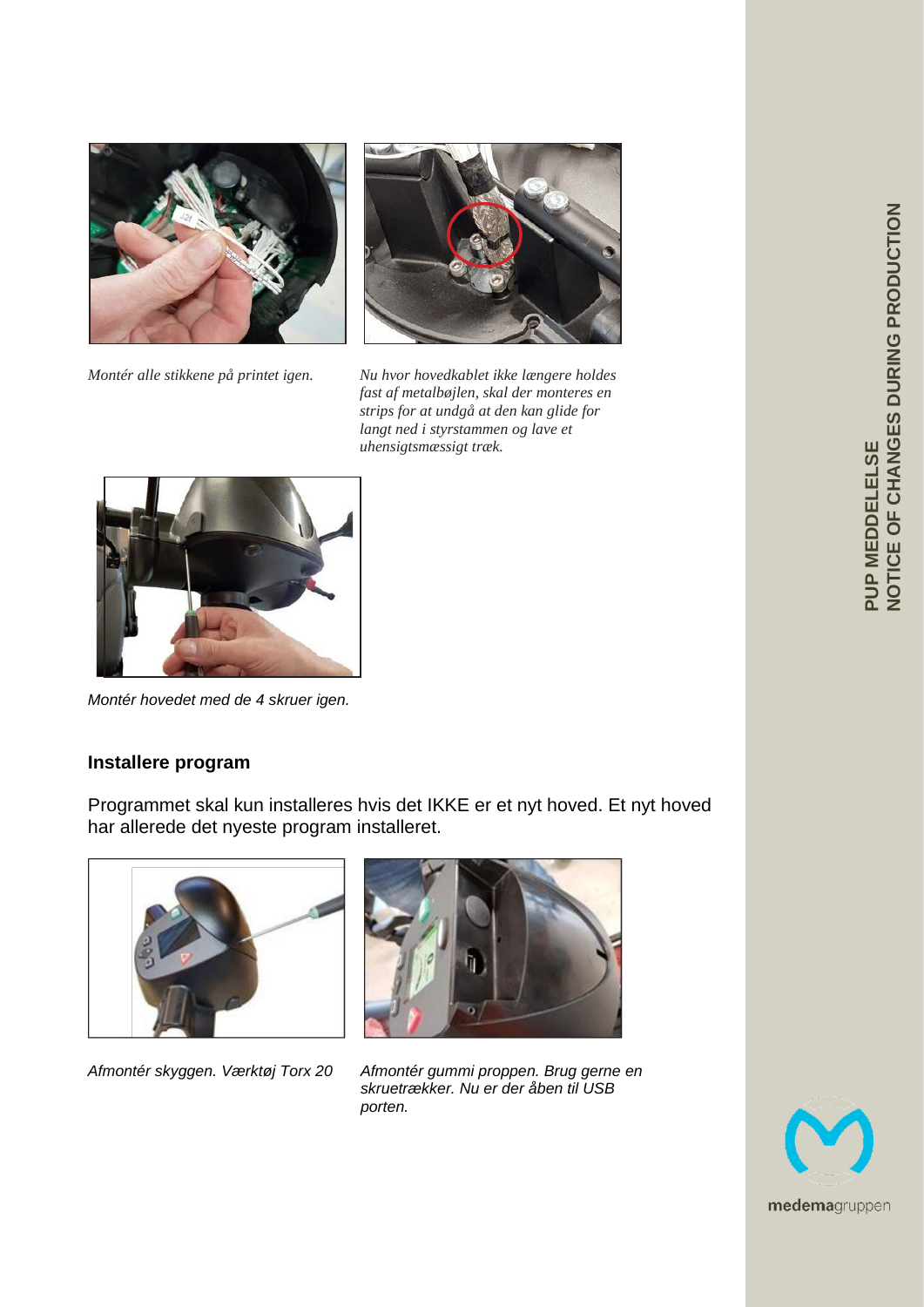



*Sæt det medfølgende usb stik i USB Ovenstående kommer frem på skærmen.* Svar "Yes".  *Skærmen står nu blank/sort i noget tid. Vent på respons.*



*Det samme spørgsmål kommer igen Fjern usb stikket igen. når den er færdig. Denne gang svarer man "No".*





*Gå ind i Service menuen igen. "+" og Gå helt til bunden af menuen. Her vises "Menu" knappen på samme tid. den version der bruges. Log ind med 1111.* 



Udfør.samme kontrol som i starten med at ændre "Max fwd speed fast" til "50%", gemme værdien og prøvekøre Mini Cros- ser. Husk at ændre den tilbage til "100%" igen bagefter.



**Klaus Smedegaard** R & D Manager

Klans Smedegand

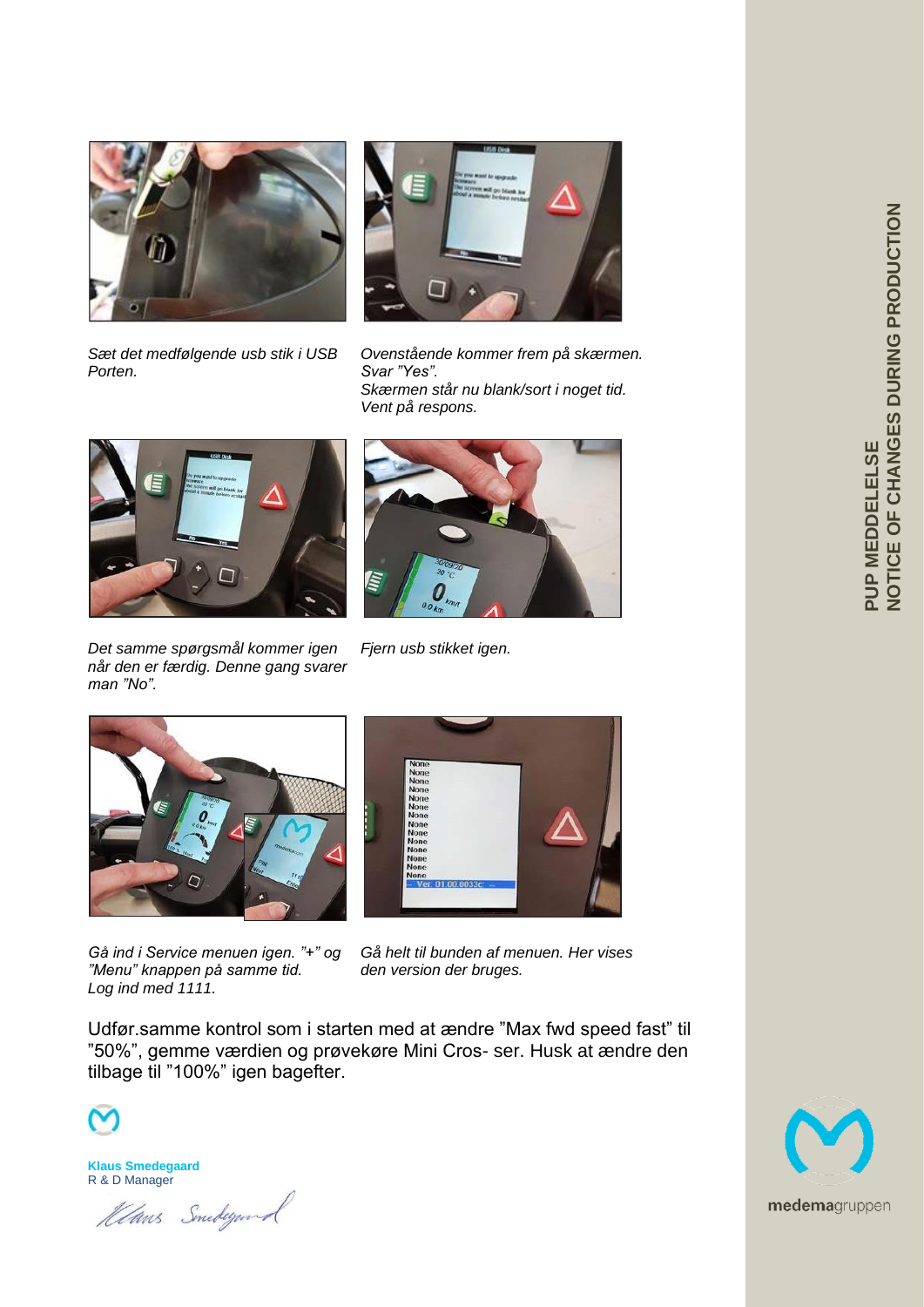| Regarding:                         | PUP No.:     | 20-016               |
|------------------------------------|--------------|----------------------|
| Checking and replacing the X2 head | Prepared by: | LPA                  |
|                                    | Date:        | 10-12-2020           |
|                                    | Internal     | External $\boxtimes$ |

Important: There is no security risk associated with this error.

If you want to check if the Mini Crosser communicates with the head, you must go for a drive and check that it runs at full speed with the settings it has now.

Then "Max fwd speed fast" in the service menu changes, from "100%" to "50%" and you go for a drive again, and find out if it now runs at half speed compared to before. If it run as fast as before, there is no communication between the head and the scooter and the head needs to be replaced. Follow the procedure below.





*Press the "Menu button" and "+" Use the "+" button and "Next" button to Button at the same time enter the code 1111. Finish with "Enter".*





*Scrol down in the service menu untill If there is no communication, a lot of thes evalues will be "1". If that is the "Max fwd speed fast". Case – go directly to - "Replacing the X2 head". Or: Use "Enter" to change the value. Use. the "-" (minus) button untill the value is*

 *"50%". Press "Enter" again to accept the new value.*

GB

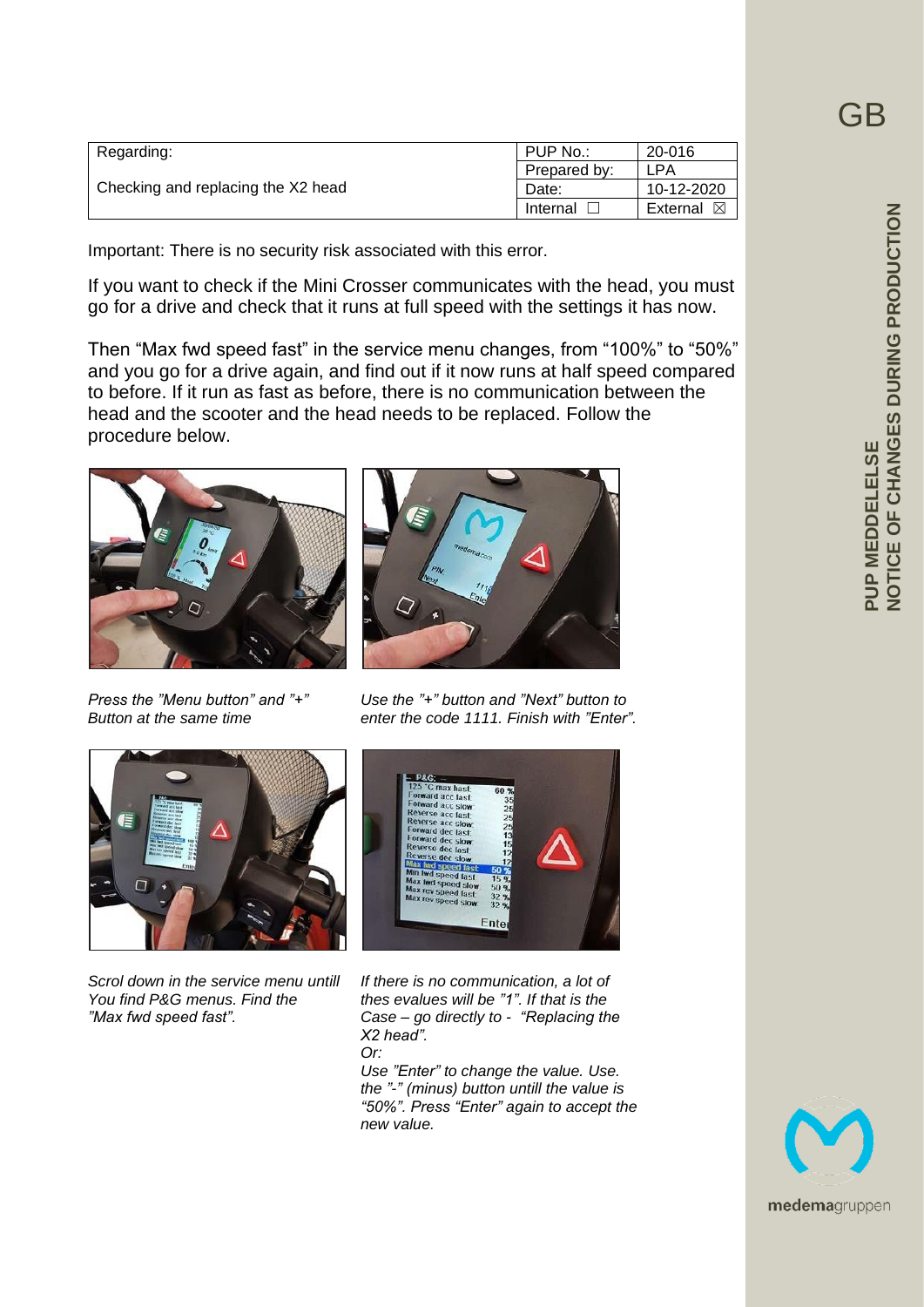



*Leave the Service menu by pressing When changes have been made in the the" Menu-button". Service men u, it will blink as if an error has occurred. This will disappear when the Mini Crosser is turned of and on again.*

If the Mini Crosser after changing the value to 50% in the Service menu, it meant that there is communication.

Go to **"Disassemble the head and remove the metal bracket"**.

#### **Replacing the X2 head.**

If the Mini Crosser still drives with full speed after changing the value to 50% it means no communication, and the head need to be replaced. Follow the procedure below.





*That makes it possible to pull the main Steering handle can be lowered. cable a bit more, and it gives more space for dismantling/mounting the plugs on the circuit board.*

*Begin by lowering the Steering handle. Use unbrako 4 to loosen the nut, so the*



*Four screws holds the head Carefully lift the head off.. Tool Torx 10.*



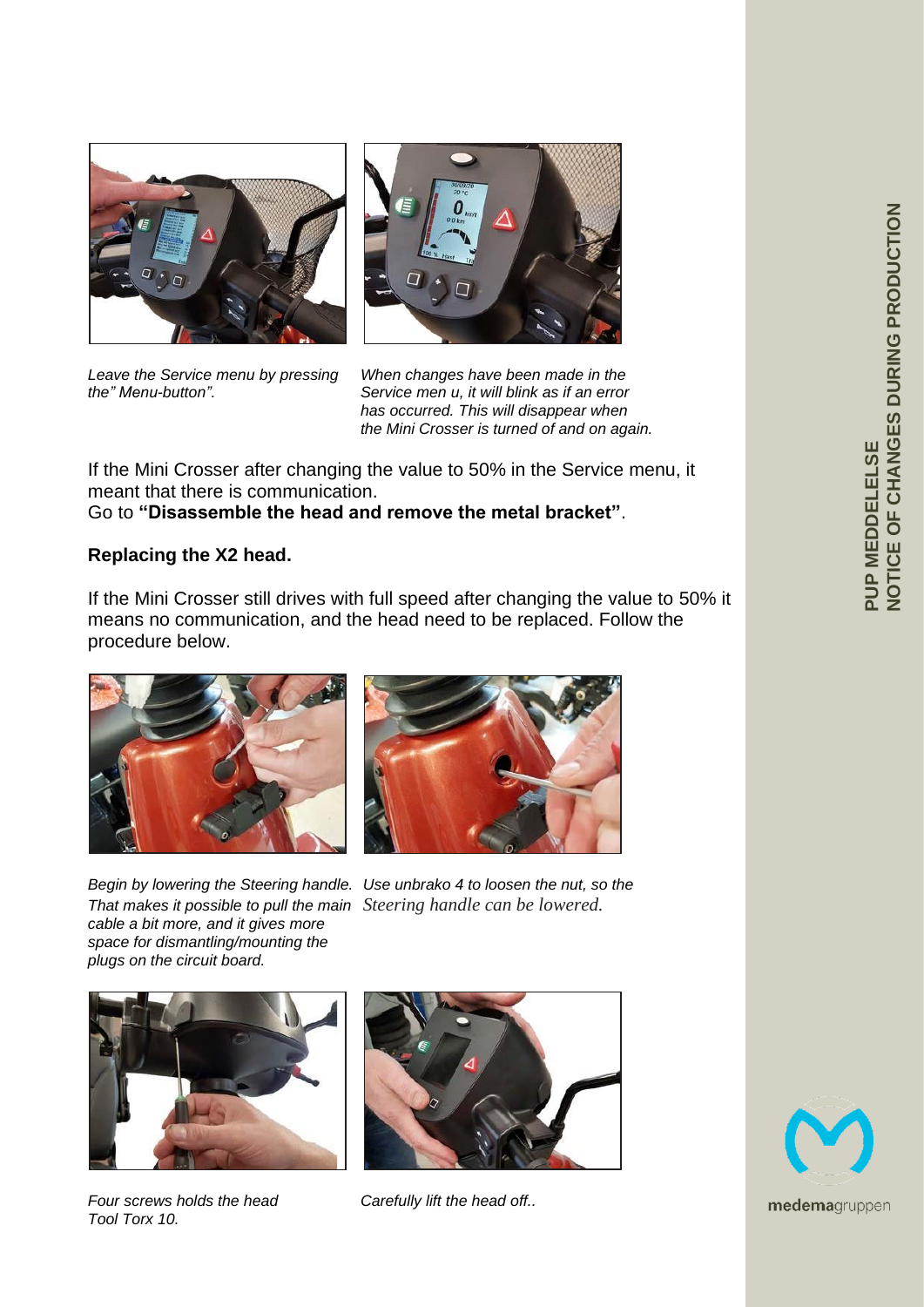

*pulled a little further up, to make it numbers to show where each plug belong. easier to get to the plugs.*







*POT 15 is not connected with anything. It is for additional equipment.*



*The two other POT plugs connects Use a cabel tie to make sure the cable with each other. doesn't sink down and creates an inappropriate pull.*



*Mount the head again with the four screws.*

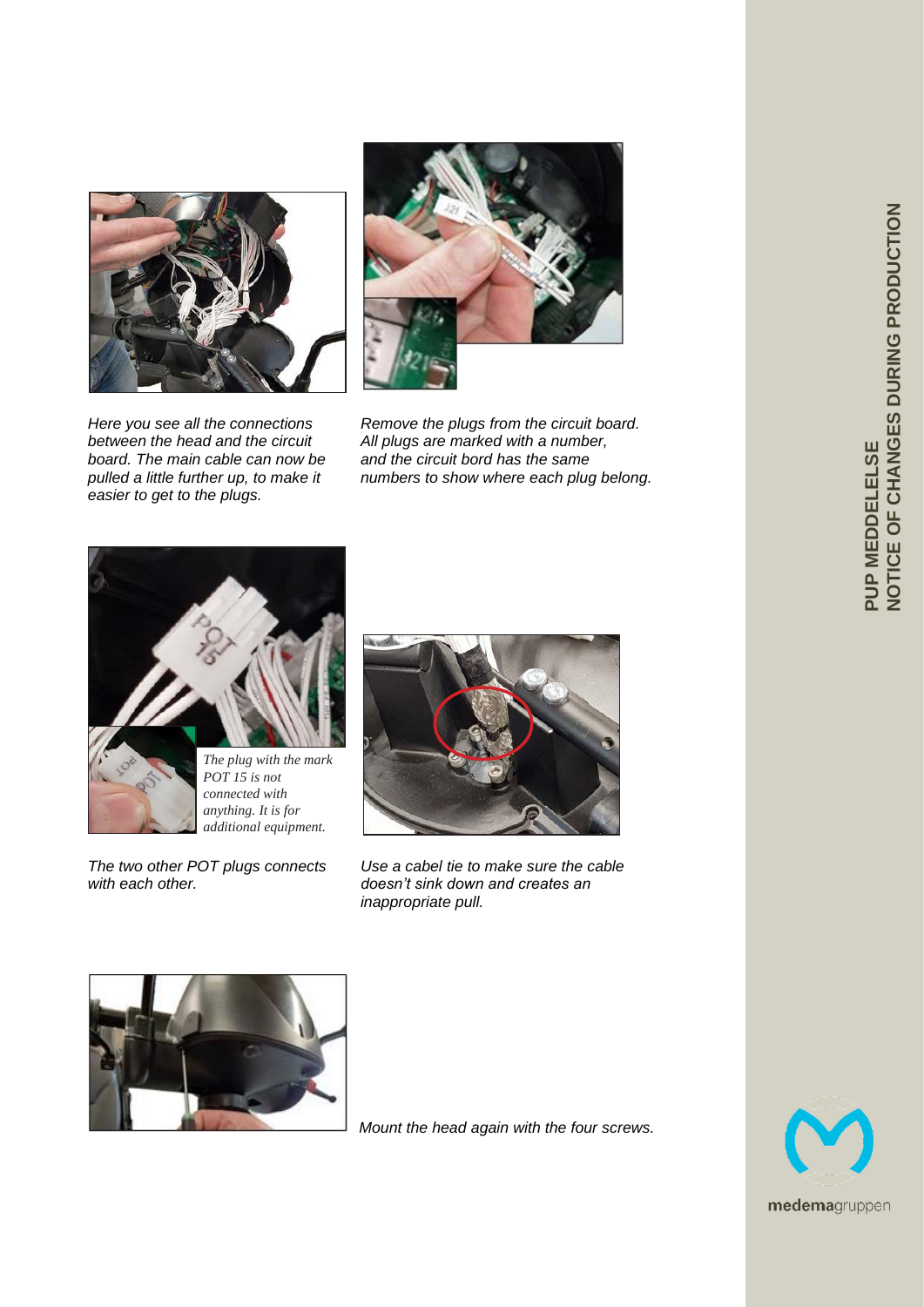

*Log in with code 1111. is shown. In this case 33c.*

*Enter the Service menu again with. "+" Scroll to the bottom line in the menu. and "Menu" button at the same time . Here the current version of the program*

Perform the same check as before by changing "Max fwd speed fast" to 50%, save the value and test drive the Mini Crosser. **Remember**! to change the value back to 100% af the test.

#### **Disassemble the head and remove the metal bracket.**

If there is communication there is no need for replacing the head, but the metal bracket needs to be removed and a new version of the program should be installed.



*Four screws holds the head. Carefully lift the head off. Use tool Torx 10.*





*Here you see all the connections between the head and the circuit boad.*

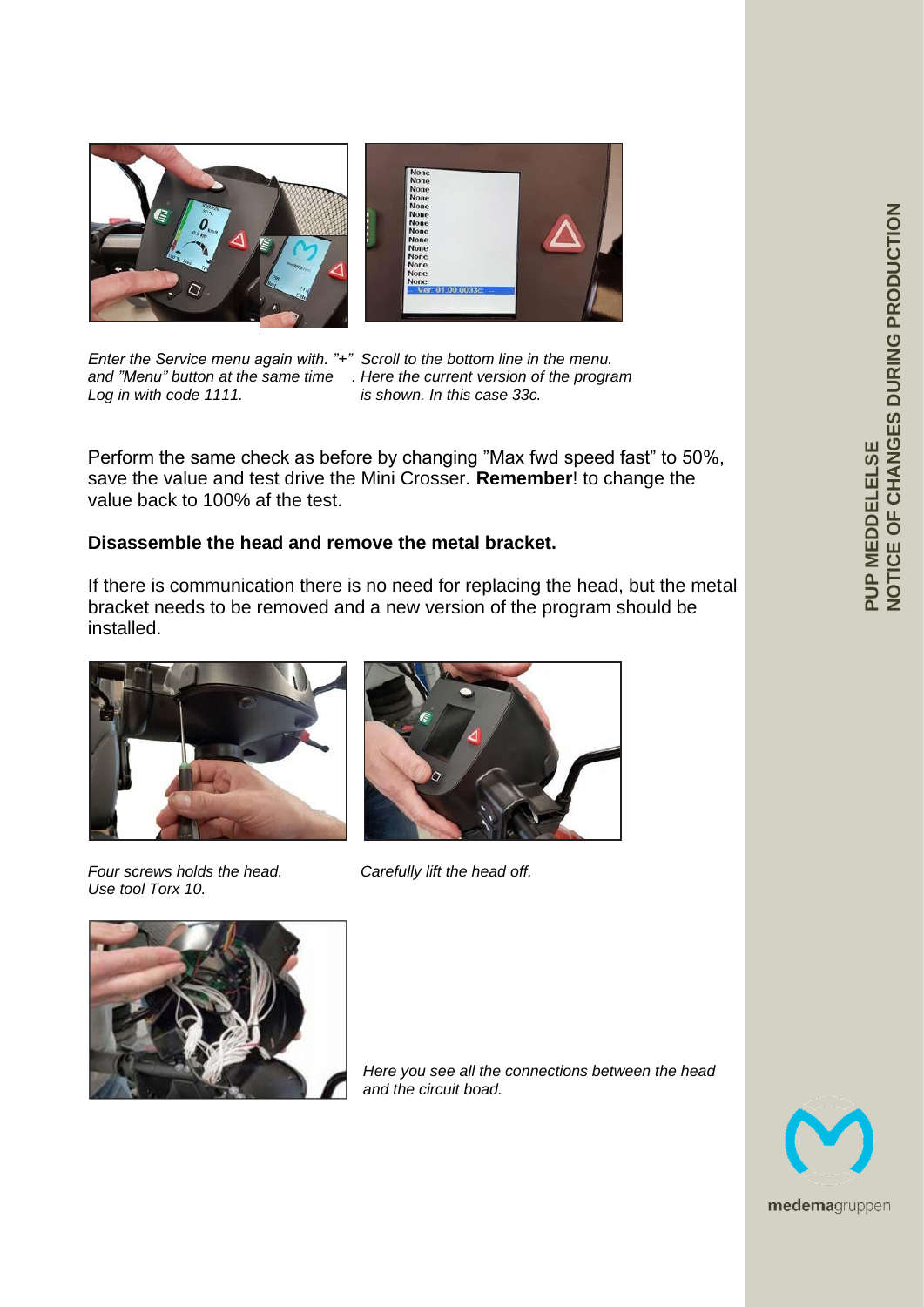



*board. All plugs are marked with anumber and the circuit board has additional equipment.*  $each$  plug belong.

*Remove the plugs from the circuit The plug with the mark POT 15 is not* The two other POT plugs connects with each other.



*Remove the metal bracket thal holds Remove the metal bracket. Held in Tool:: Unbrako 4.*



*the main cable. place with "plastic feet". Tool: Torx 20.*



*Mount the "Plastic feet" again. Beneath one of the "feet" is a washer. Remove the washer.*

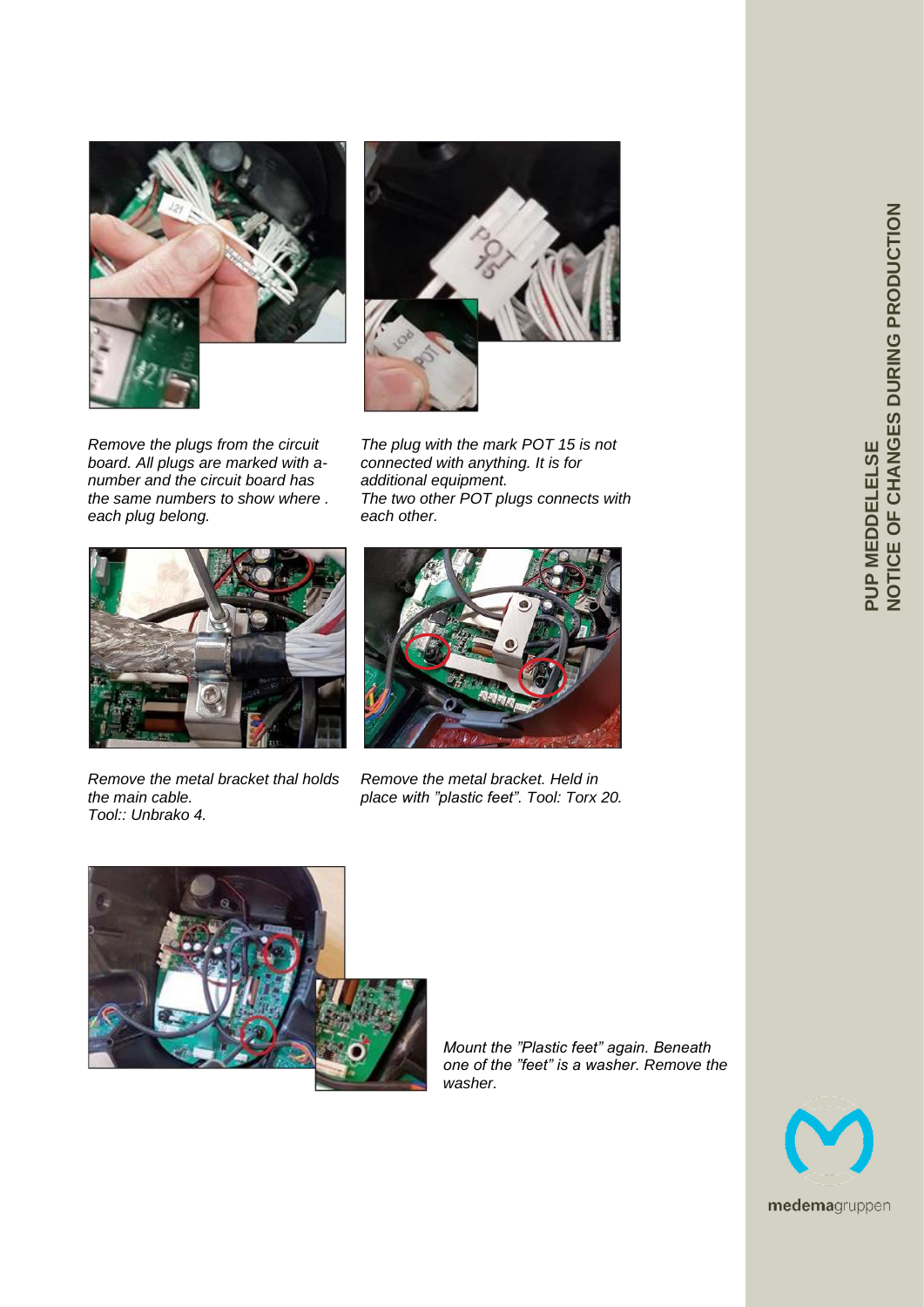



*Mount all the plugs on the circuit Nu hvor hovedkablet ikke længere holdes board again. fast af metalbøjlen, skal der monteres en strips for at undgå at den kan glide for langt ned i styrstammen og lave et uhensigtsmæssigt træk.*



*Mount the head again with the four screws.*

# **Install program**

You only need to install the program if the head is NOT NEW. A new head already has the newest version installed.





*Remove the shadow. Tool:Torx 20 Remove the rubber plug. Use a screw skrewdriver. Now there is access to thel USB connection.*